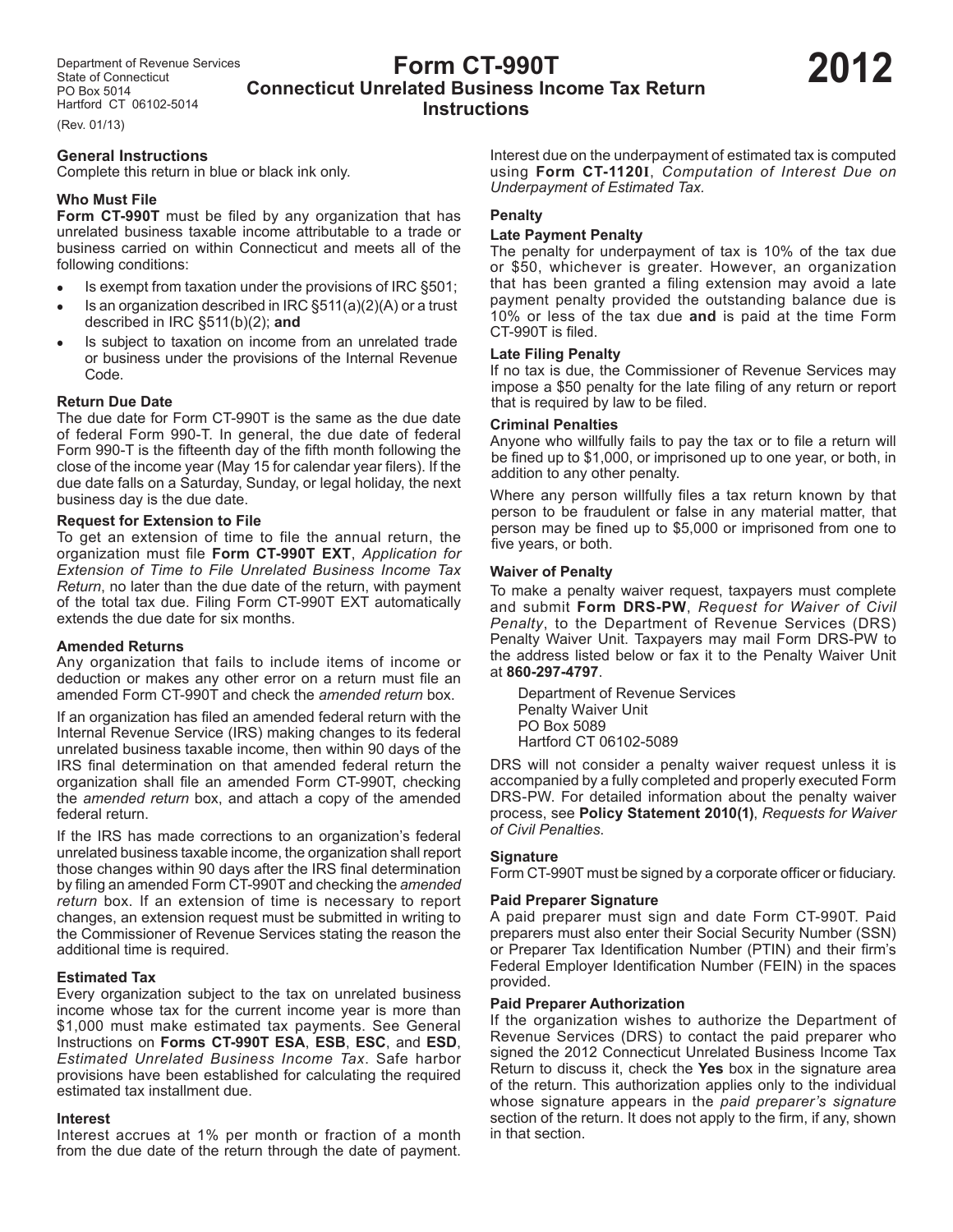If the **Yes** box is checked, the organization is authorizing DRS to call the paid preparer to answer any questions that may arise during the processing of the 2012 Connecticut Unrelated Business Income Tax Return. The organization is also authorizing the paid preparer to:

- Give DRS any information that is missing from the return;
- Call DRS for information about the processing of Form CT-990T or the status of the organization's refund or payment;
- Respond to certain DRS notices that the organization may have shared with the preparer regarding math errors, offsets, and return preparation. The notices will not be sent to the preparer; **and**
- The organization is **not** authorizing the paid preparer to receive any refund check, bind the organization to anything (including additional tax liability), or otherwise represent the organization before DRS. The authorization cannot be revoked. However, the authorization will automatically end no later than the due date (without regard to extensions) for filing the 2013 Connecticut Unrelated Business Income Tax Return.

### **Attachments to be Filed With Return**

Attach a complete copy of federal Form 990-T as filed with the IRS, including all schedules and attachments used in arriving at federal unrelated business taxable income. Attach **Form CT-1120K**, *Business Tax Credit Summary*, to Form CT-990T if the organization is claiming the Electronic Data Processing Property tax credit, the Urban and Industrial Site Reinvestment tax credit, or a carryforward balance of either tax credit for the current income year.

# **Payment Options**



to use the **Taxpayer Service Center** *(TSC)*  to make a direct tax payment. After logging into the

**Pay Electronically:** Visit **www.ct.gov/TSC**

*TSC*, select the *Make Payment Only* option and choose a tax type from the drop down box. Using this option authorizes DRS to electronically withdraw from your bank account (checking or savings) a payment on a date you select up to the due date. As a reminder, even if you pay electronically you must still file your return on or before the due date. Tax not paid on or before the due date will be subject to penalty and interest.

**Pay by Mail:** Make check payable to **Commissioner of Revenue Services**. To ensure payment is applied to your account, write "2012 Form CT-990T" and the Connecticut Tax Registration Number on the front of your check. Sign your check and paper clip it to the front of your return. Do not send cash. DRS may submit your check to your bank electronically.

Failure to file or failure to pay the proper amount of tax due will result in penalty and interest charges. It is to your advantage to file when your return is due whether or not you are able to make full payment.

# **Where to File**

Mail paper return to:

Department of Revenue Services State of Connecticut PO Box 5014 Hartford CT 06102-5014

# **For Further Information**

Call DRS during business hours, Monday through Friday:

- **1-800-382-9463** (Connecticut calls outside the Greater Hartford calling area only) ; **or**
- **860-297-5962** (from anywhere).

**TDD, TTY, and Text Telephone users only** may transmit inquiries anytime by calling **860-297-4911**.

# **Forms and Publications**

Visit the DRS website at **www.ct.gov/DRS** to download and print Connecticut tax forms and publications.

# **Specific Instructions**

# **Name and Address**

If you did not receive the correct preprinted form, enter the correct name and address, and check the change of mailing address box on the front of Form CT-990T.

#### **Required Information**

Enter the beginning and ending dates of the organization's income year even if the organization is a calendar year filer. Also enter the Connecticut Tax Registration Number and FEIN in the spaces provided at the top of Form CT-990T. Additionally, check all applicable boxes for change of mailing address or closing month, initial return, amended return, or final return.

#### **Annualization**

If the organization is annualizing its income, check the corresponding box and complete Form CT-1120I*.* See **Informational Publication 2012(10)**, *Q & A on Estimated Corporation Business Tax and Worksheet CT-1120AE.*

#### **Change of Address**

File **Form CT-8822C**, *Corporation Business Tax Change of Address*, to notify DRS of any change in the physical location or mailing address of the organization. See *Forms and Publications,* above.

#### **Final Return**

If this is a final return, check the final return box. Also check the corresponding box below providing the reason for the final return:

#### **Dissolution**

A domestic organization is properly dissolved by the filing of a Certificate of Dissolution with the Connecticut Secretary of the State. A dissolved organization must file a return for the period up to the date of legal dissolution or the date of final liquidation of assets, whichever is later. Any dissolved organization that continues to conduct business must file Form CT-990T and pay any taxes due.

If an organization has been dissolved by forfeiture and wishes to be reinstated, it must submit a written request for a tax clearance to: DRS Corporation Tax Audit Unit, 25 Sigourney St Ste 2, Hartford CT 06106-5032. The tax clearance and Certificate of Reinstatement must be filed with the Connecticut Office of the Secretary of the State.

#### **Withdrawal From State**

A foreign organization that wishes to withdraw from Connecticut must file a written application for withdrawal with the Connecticut Office of the Secretary of the State. Any organization that has withdrawn must file Connecticut Form CT-990T up to the date of withdrawal and pay any taxes due.

#### **Mergers and Reorganizations**

An organization that has merged must file a written application with the Connecticut Office of the Secretary of the State. An organization that has merged must file a return covering the period up to the date of merger.

Any organization that is reorganized must submit the details concerning the reorganization in writing and disclose the survivor's Connecticut Tax Registration Number to: DRS Operations Division, Registration Unit, 25 Sigourney St Ste 2, Hartford CT 06106-5032.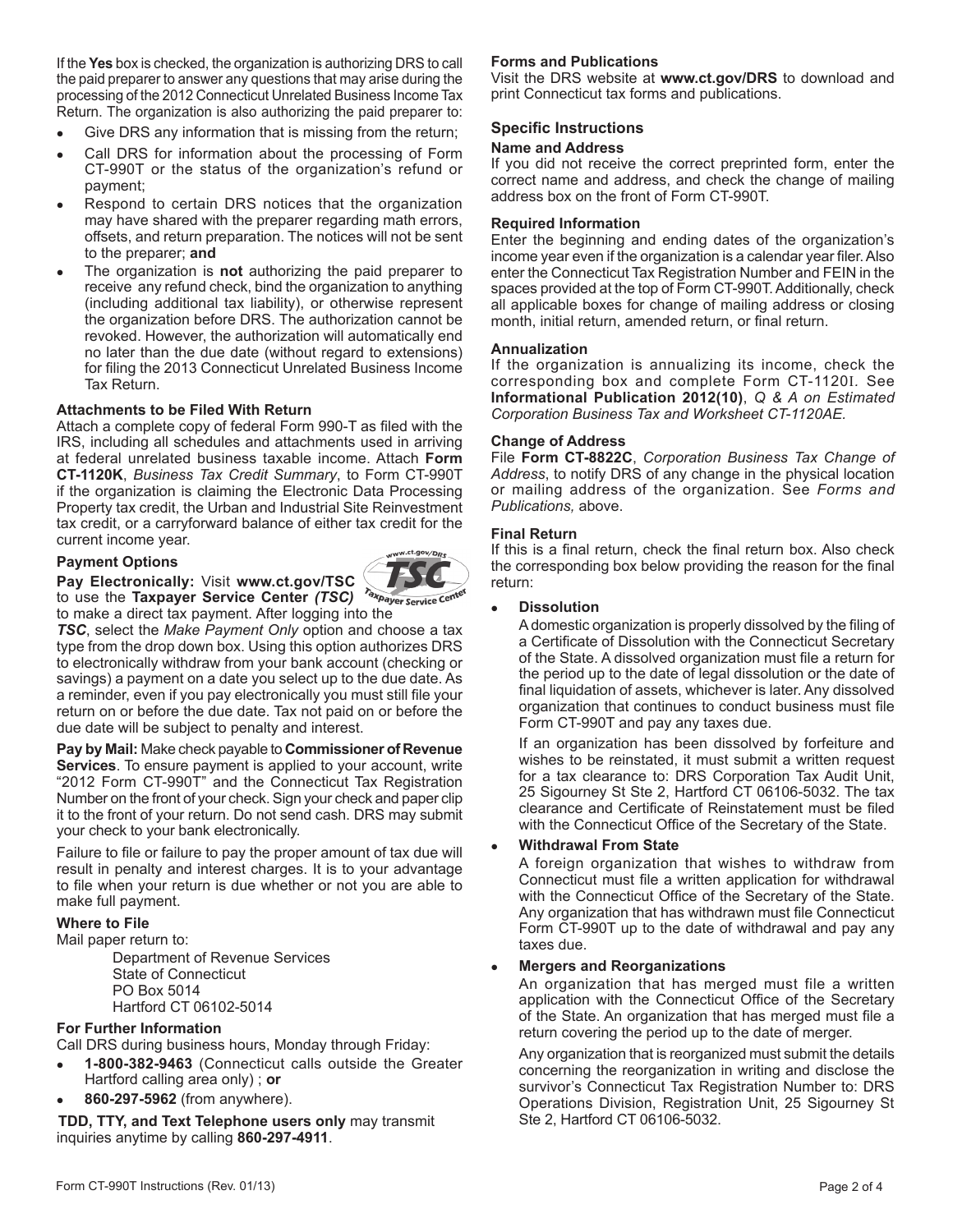For further information about withdrawal from the state, mergers and reorganizations, or dissolutions, contact the Connecticut Office of the Secretary of the State at 860-509-6000.

# **Type of Organization**

Check the type of organization filing Form CT-990T.

- All organizations must enter the date on which business activity subjecting them to the Connecticut tax on unrelated business income began in Connecticut.
- Indicate the nature of the unrelated business activity. If more than one, list in order of percentage of total receipts. State the broad field of unrelated business activity as well as the specific product or services (for example, retail sales, paper goods).
- If the organization is a corporation, enter the state and date of incorporation. If not incorporated in Connecticut, enter the date a Certificate of Authority was issued by the Connecticut Secretary of the State.

# **Status Letter Requests**

Requests for status letters must be submitted in writing on the organization's letterhead and must include:

- Name and address of the organization;
- Connecticut Tax Registration Number;
- Tax types for which the tax status is being requested;
- A statement that clearly explains the reason for the status letter request;
- The mailing address for the status letter if it is different from the address of the organization;
- The original signature and title of the authorized representative making the request; **and**
- A properly executed **Form LGL-001**, *Power of Attorney*, signed by an authorized representative of the business if the status letter is requested by anyone other than an authorized representative of the organization.

Mail your status letter request to:

Department of Revenue Services Compliance Resolution Unit Request for Status Letter 25 Sigourney St Ste 2 Hartford CT 06106-5032

DRS accepts hand-delivered status letter requests from organizations. However, DRS does not accept status letter requests made by email, fax, or telephone. See **Informational Publication 2004(9)**, *Status Letters*.

# **Rounding Off to Whole Dollars**

You must round off cents to the nearest whole dollar on your return and schedules. If you do not round, DRS will disregard the cents. Round down to the next lowest dollar all amounts that include 1 through 49 cents. Round up to the next highest dollar all amounts that include 50 through 99 cents. However, if you need to add two or more amounts to compute the amount to enter on a line, include cents and round off **only** the total.

# **Computation of Income**

**Line 1** - Enter the federal unrelated business taxable income from 2012 federal Form 990-T, Part II, Line 34.

**Line 2** - Enter the amount of the federal net operating loss deduction from 2012 federal Form 990-T, Part II, Line 31.

**Line 3** - Enter the amount of the Connecticut unrelated business income tax, if any, deducted on 2012 federal Form 990-T.

**Line 5** - Enter the refund or credit (if any) for overpayment of tax on Connecticut unrelated business taxable income included in 2012 Connecticut unrelated business taxable income.

# **Computation of Tax**

**Line 1** - Enter the unrelated business taxable income from *Computation of Income*, Line 6. An organization that may not apportion its unrelated business taxable income must also enter this amount on *Computation of Tax*, Line 3.

**Line 2** - If the organization is entitled to apportion its income, enter the apportionment fraction computed on *Schedule A*, Line 5. The fraction must be expressed as a decimal and carried to six places.

**Line 3** - Enter the amount of the Connecticut unrelated business taxable income. This amount is either the amount on Line 1 or the amount on Line 1 multiplied by the apportionment fraction on Line 2.

**Line 4** - Enter the amount of operating loss carryover apportioned to Connecticut from *Schedule B*, Line 13.

### **Computation of Amount Payable**

**Line 1** - Taxpayers with gross income less than \$100 million enter the amount from *Computation of Tax*, Line 6. If the amount from federal Form 990-T, Part I, Line 13, Column A is \$100 million or more, also include surtax. To include surtax, multiply the amount from *Computation of Tax*, Line 6 by 120% (1.2) and enter on Line 1.

**Line 4** - Enter the total tax credits applied from Form CT-1120K, Part III, Line 9. Do not exceed the amount on Line 1.

**Line 6** - Enter on Lines 6a through 6c all prepayments that were made. Enter the total on Line 6.

**Line 8a** - Enter penalty if applicable. See the *Penalty* section of these instructions.

**Line 8b** - Enter interest due on tax not paid by the original due date. See the *Interest* section of these instructions.

**Line 8c** - Enter interest due on underpayment of estimated tax. Complete and attach 2012 Form CT-1120I.

**Line 8** - Add Lines 8a through 8c, and enter the total on Line 8.

**Line 9a** - Enter the amount of overpayment to be credited to 2013 estimated tax.

The overpayment will be treated as estimated tax paid on the fifteenth day of the third month (March 15 for calendar year filers), if the tax return is filed on time or if the tax return is filed within the extension period if a timely request for extension was filed. **A request to apply an overpayment to the following tax year is irrevocable**. *See* **IP 2012(10)**, *Q&A on Estimated Corporation Business Tax and Worksheet CT-1120AE*.

**Line 9b** - Enter the amount of overpayment to be refunded.

**Lines 9c through 9e –** Get the refund faster by choosing **direct deposit**. Complete Lines 9c, 9d, and 9e to have the refund directly deposited into a checking or savings account.

| 092125789                                                           | 091025025413 |      | 0101 |         |
|---------------------------------------------------------------------|--------------|------|------|---------|
| Name of your Bank<br><b>Street Address</b><br>City, State, Zip Code |              |      |      |         |
| City, State, Zip Code<br>Pay to the<br>Order of                     |              |      | J    |         |
| Name of Depositor<br><b>Street Address</b>                          |              | Date |      | No. 101 |

**Routing Number Account Number**